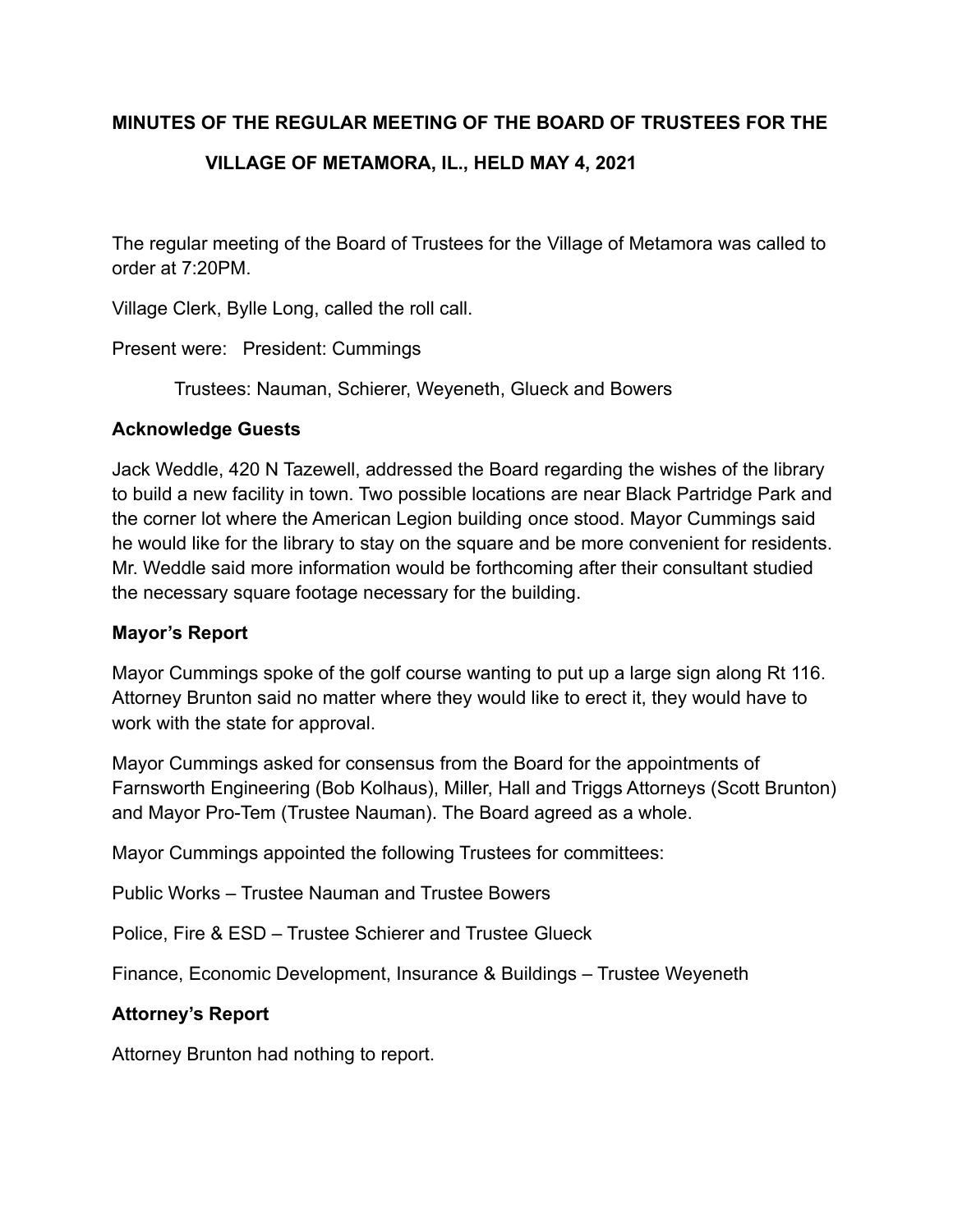# **Engineer's Report**

Bob Kolhaus gave short updates on several ongoing projects.

He spoke to the Board regarding the roof at the fire station. The internal structure of the roof is very bad and is in need of repair immediately. With the Board's direction, he will send their engineer out to inspect and give a report on how to secure the roof properly.

### **Treasurer's Report**

There was no report.

### **Public Works Dept.**

Trustee Nauman reported he and Mayor Cummings met with Metamora Fields regarding the water usage agreement and keeping the present rate. Trustee Weyeneth made a motion to renew the agreement with Trustee Nauman seconding. With a vote of 6 yeas and 0 nays, the motion passed.

Trustee Nauman then stated Josh Herman, our union legal representative, wants to meet with 2 board members before the meeting with the union on negotiations of the new contract. Trustee Nauman and Trustee Bowers agreed to meet with Josh on May 5, 2021 at 10AM.

#### **Police, Fire/ESD**

Trustee Schierer had nothing to report.

#### **Finance, Insurance, Buildings**

Trustee Weyeneth had nothing to report.

#### **Old Business**

There was none.

#### **New Business**

There was none.

#### **Executive Session – If Requested**

Mayor Cummings requested an Executive Session to discuss an appointment for his replacement as Trustee.